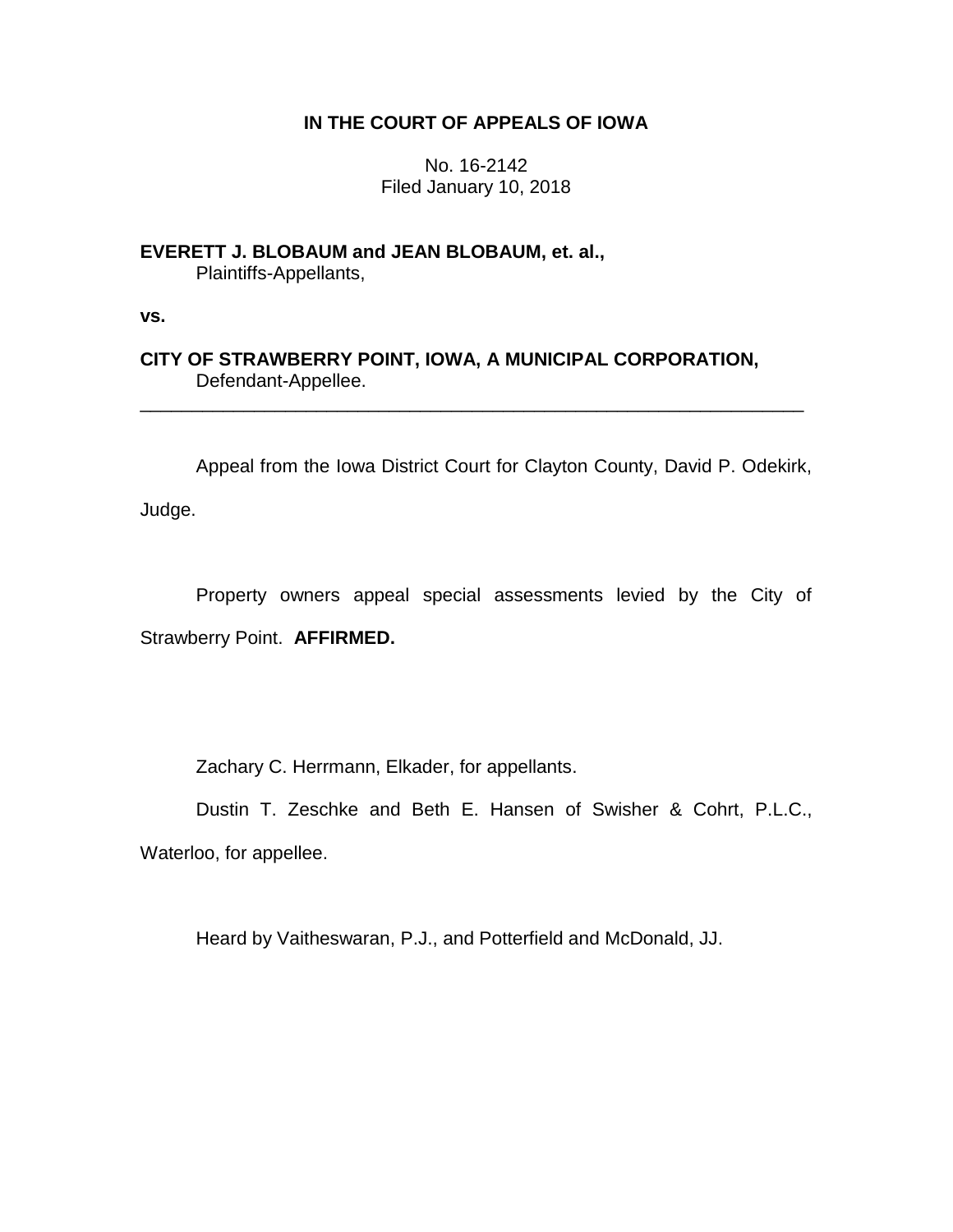## **VAITHESWARAN, Presiding Judge.**

Property owners appeal special assessments levied by the City of Strawberry Point.

### *I***.** *Background Facts and Proceedings*

The Iowa Department of Transportation (DOT) determined the Elkader Street portion of Highway 13 running through Strawberry Point required reconstruction. The DOT formulated five alternatives for completion of the project. The fifth alternative was deemed the most feasible because it maintained traffic "throughout the project," minimizing "the negative economic impact" of "detouring traffic around the community." Under this alternative, the City would simultaneously improve "sanitary sewer mains and services" to adjacent property owners, using "slip lining methods." A project engineer described this method as "pulling through the existing pipe, a material, a carrier material, and expand[ing] it to the perimeter of the pipe." He elaborated, "[R]esin is forced into [the pipe], and it cures and hardens and creates a rigid pipe within the existing pipe." The sliplining method was an alternative to the "open cut" method used on another project.<sup>1</sup>

Property owners were advised they would be paying for the sewer and water connections from the street to their land. The City's special assessments were higher than expected. The owners believed the higher cost was attributable to the use of the slip-lining method.

 $\overline{a}$ 

2

<sup>&</sup>lt;sup>1</sup> According to the project engineer, the open cut method required "complete removal of the entire roadway, excavation . . . to dig down to the existing mains, the mains were then removed, and a new main or service line was installed."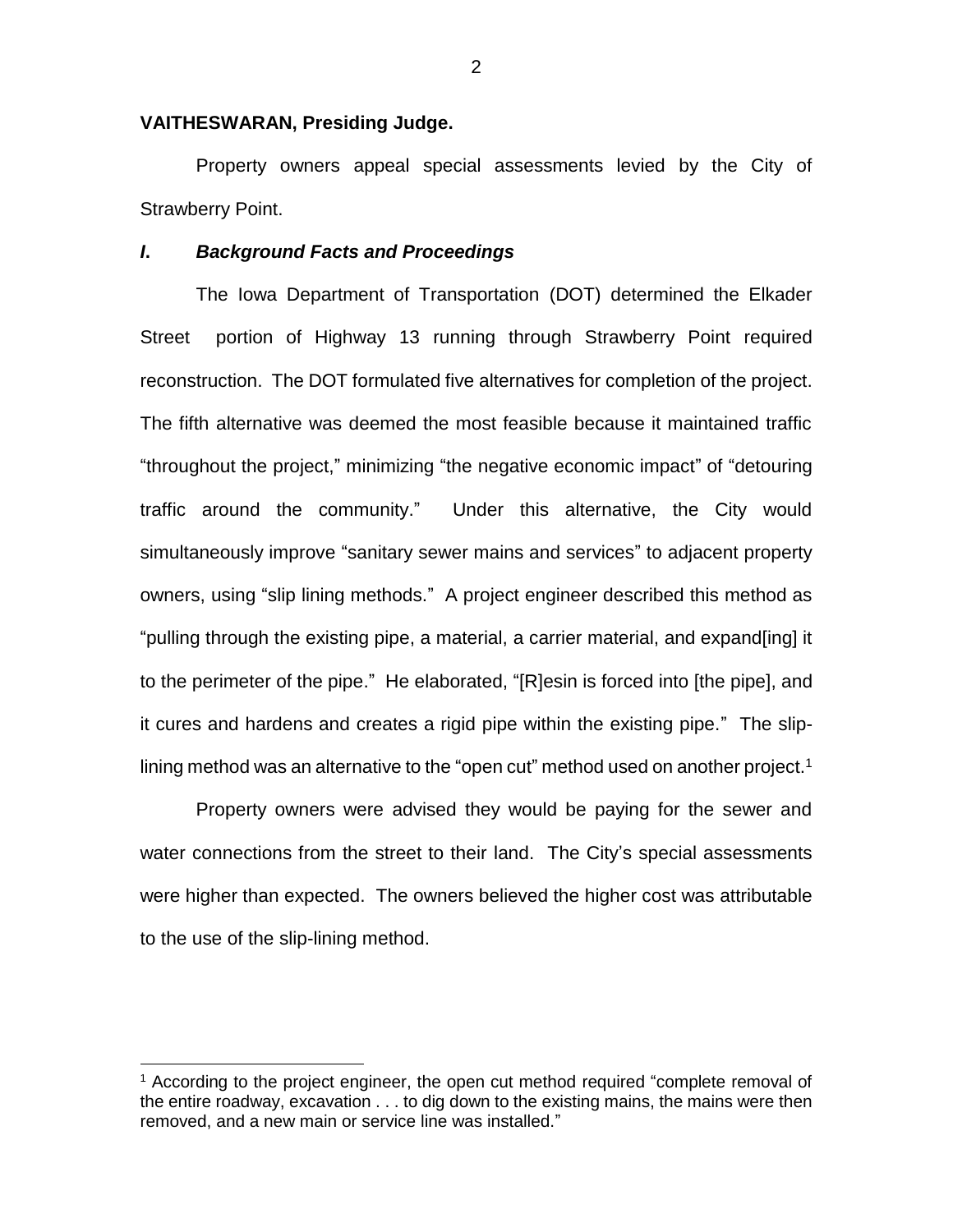After the final assessment schedule was issued, owners appealed the assessment amounts to the district court. *See* Iowa Code § 384.66(2) (2014) ("A person having an interest in any property specially assessed may appeal from the amount of the assessment, at any stage of the special assessment procedure up to twenty days after the final publication of notice of filing of the final assessment schedule, by petition to the district court of the county where the property is located but such appeal is only to the amount of that assessment and does not stay further proceedings by the council on the improvement."). They alleged the assessments were "not in accordance with the special benefit conferred upon" them. *See id.* § 384.61 (stating generally "[t]he total cost of a public improvement . . . must be assessed against all lots within the assessment district in accordance with the special benefits conferred upon the property, and not in excess of such benefits"). Following a bench trial, the district court entered judgment for the City. The court denied a posttrial motion.

Property owners Everett and Jean Blobaum proceeded with an appeal.<sup>2</sup>

# *II. Analysis*

 $\overline{a}$ 

"A city may assess to private property within the city the cost of construction and repair of public improvements within the city, and main sewers, sewage pumping stations, disposal and treatment plants, waterworks, water mains, extensions, and drainage conduits extending outside the city." *Id*. § 384.38(1). As noted, the cost must be assessed "in accordance with the special benefits" conferred on the property. *Id.* § 384.61. At the same time, where the special

<sup>2</sup> Multiple plaintiffs withdrew at the appeal stage.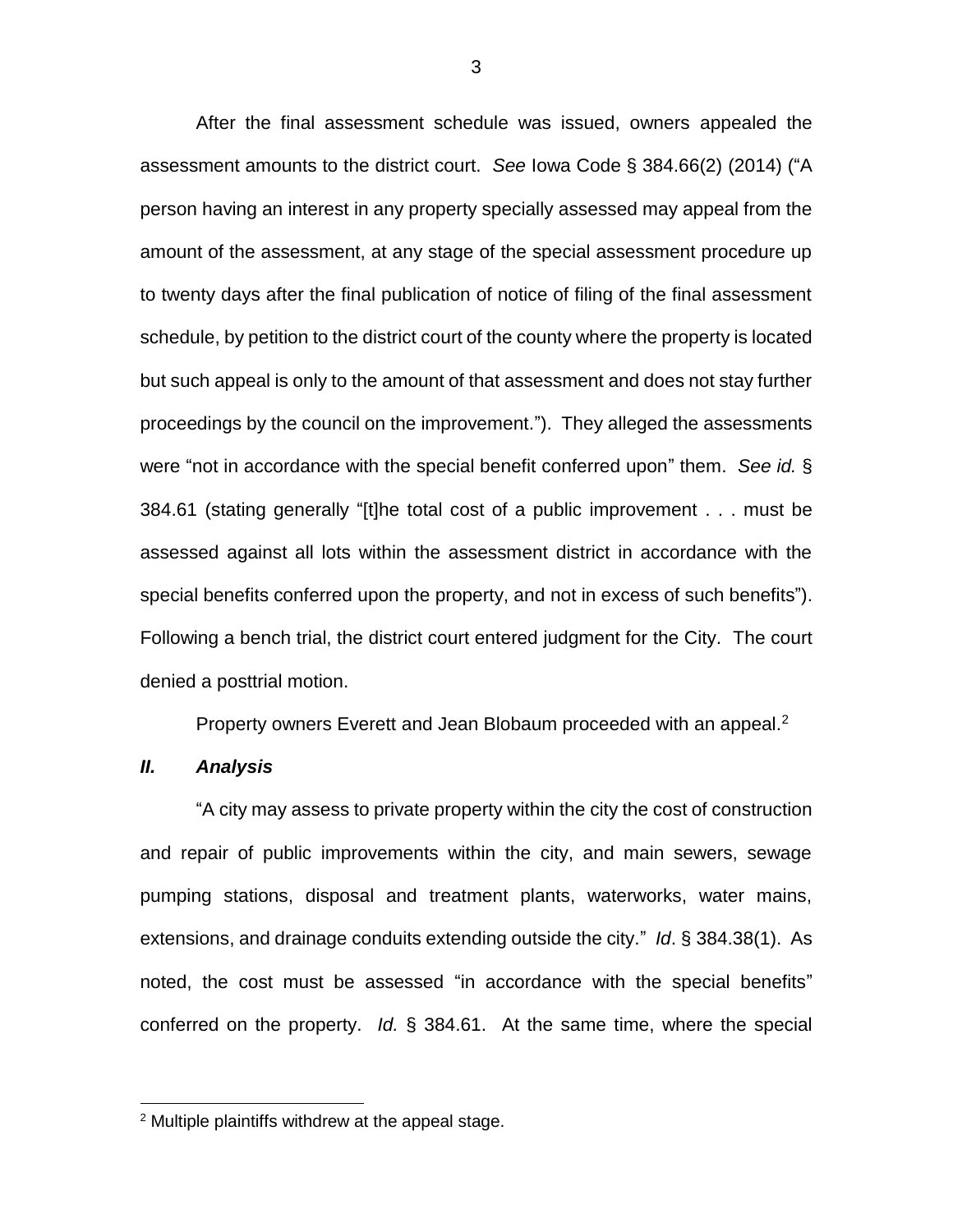assessments are "for the construction or repair of underground connections for private property for gas, water, sewers, or electricity," the legislature has declined to limit the assessment to twenty-five percent of the property's value, as it has for other assessments. *Id*. § 384.62(2). Instead, a city may make an assessment "for the actual cost of each connection for that lot." *Id*.

The Blobaums argue the district court failed to read the "special benefit" limitation in tandem with the "actual cost" provision. In their view, the "actual cost" of the improvement may be assessed against a property owner only to the extent the "actual cost" does not exceed the "special benefit" conferred upon a property owner. *See id.* §§ 384.61, 384.62(2); *Gray v*. *City of Indianola*, 797 N.W.2d 112, 117 (Iowa 2011) ("The statutory scheme provides limitations to 'ensure that individual property owners are not subsidizing the general benefits enjoyed by the public resulting from the improvements, particularly when street improvements are at issue.'" (quoting *Horak Prairie Farm, L.P. v. City of Cedar Rapids*, 748 N.W.2d 504, 507 (Iowa 2008))). The City responds that it may assess the actual cost of an improvement even if it exceeds the special benefit conferred upon the property owner.

We assume without deciding that the Blobaums' interpretation is the correct one and the City is limited to assessing an amount equivalent to the special benefit the improvement confers on their property. On our de novo review of the record, we are persuaded the City's assessment satisfied this standard. *See Gray*, 797 N.W.2d at 117 (setting forth standard of review).

The City assessed the Blobaums \$8058.37, broken down as follows: \$5637.25 for the sewer service, \$1901.69 for water service, and \$519.43 for the

4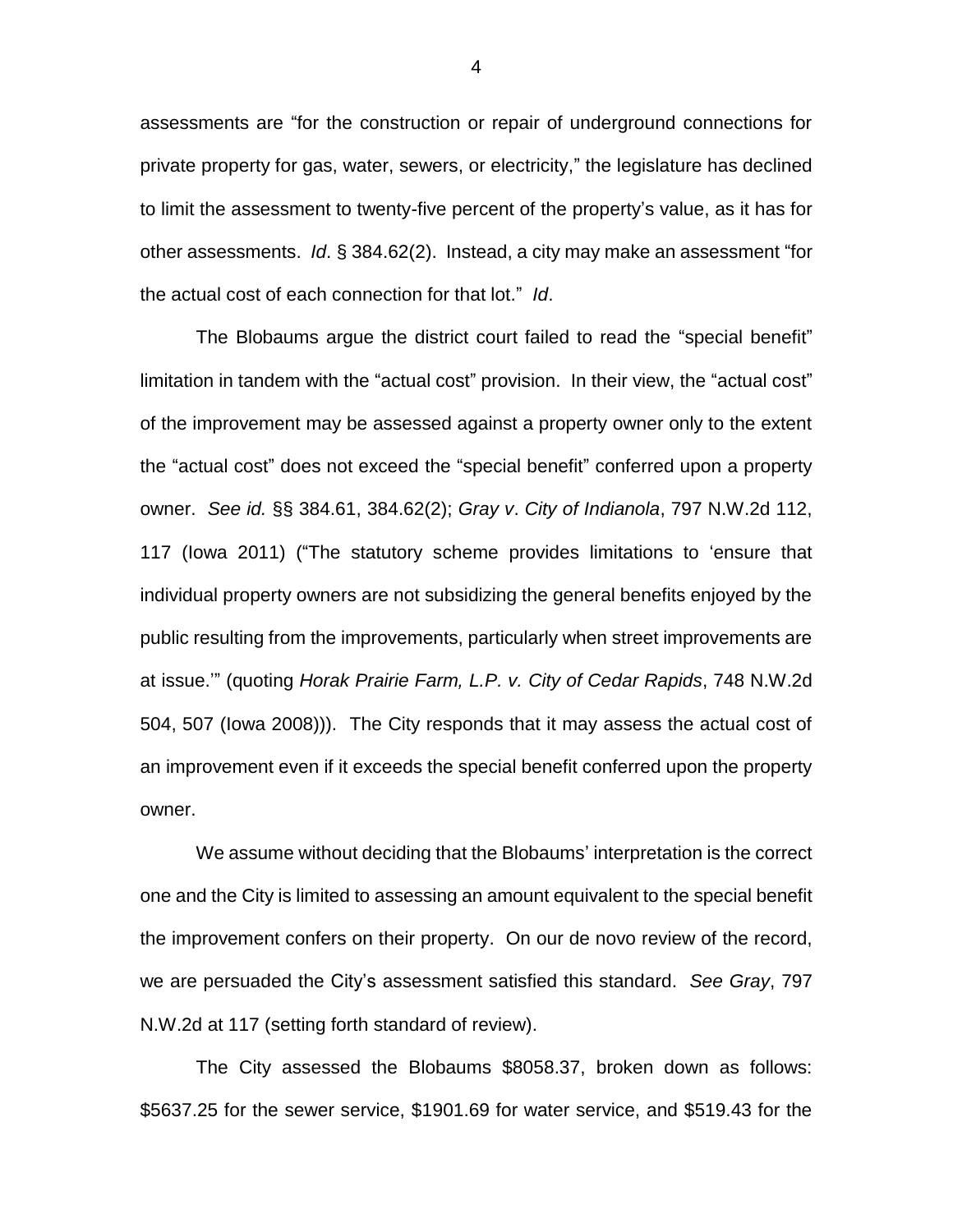sidewalk. $3$  The project engineer testified the sanitary sewer systems were "designed for a 50-year lifetime," and "we felt they were exceeding that." He estimated the cost to property owners if they replaced the sewer line themselves would be \$6850 in addition to the cost of tearing up and replacing the pavement. The highest city assessment for a single line was \$6194, without the cost of paving and grading the road, which was borne by the City. In short, the Blobaums received the special benefit of reconstructed sewer and water lines at a lower cost than they would have incurred had they restored the obsolete lines themselves.

The Blobaums also benefited by having Elkader Street open during construction. Although the traveling public also benefitted, this fact did not absolve the Blobaums of their obligation to pay for the improvements to their property. *See Thorson Revocable Estate Trust v. City of West Des Moines*, 531 N.W.2d 647, 650 (Iowa Ct. App. 1995) ("[S]treet paving projects usually confer both general and special benefits," but "[t]he abutting property owners . . . obtain additional benefits for which they must separately pay").

We recognize the City made improvements to another street at a lower cost to adjacent property owners. But that project took place five years earlier under significantly different circumstances. Unlike Elkader Street, the road had access points which allowed closure "in segments." Had the City closed Elkader Street, it would have been required to construct a separate road at a significant cost. The DOT also "waive[d] some requirements for backfill trenches" on the older project. The DOT declined to grant a similar waiver on the Elkader Street project. Finally,

 $\overline{a}$ 

<sup>&</sup>lt;sup>3</sup> A charge of \$57.70 for property frontage was apparently not included in the assessment.